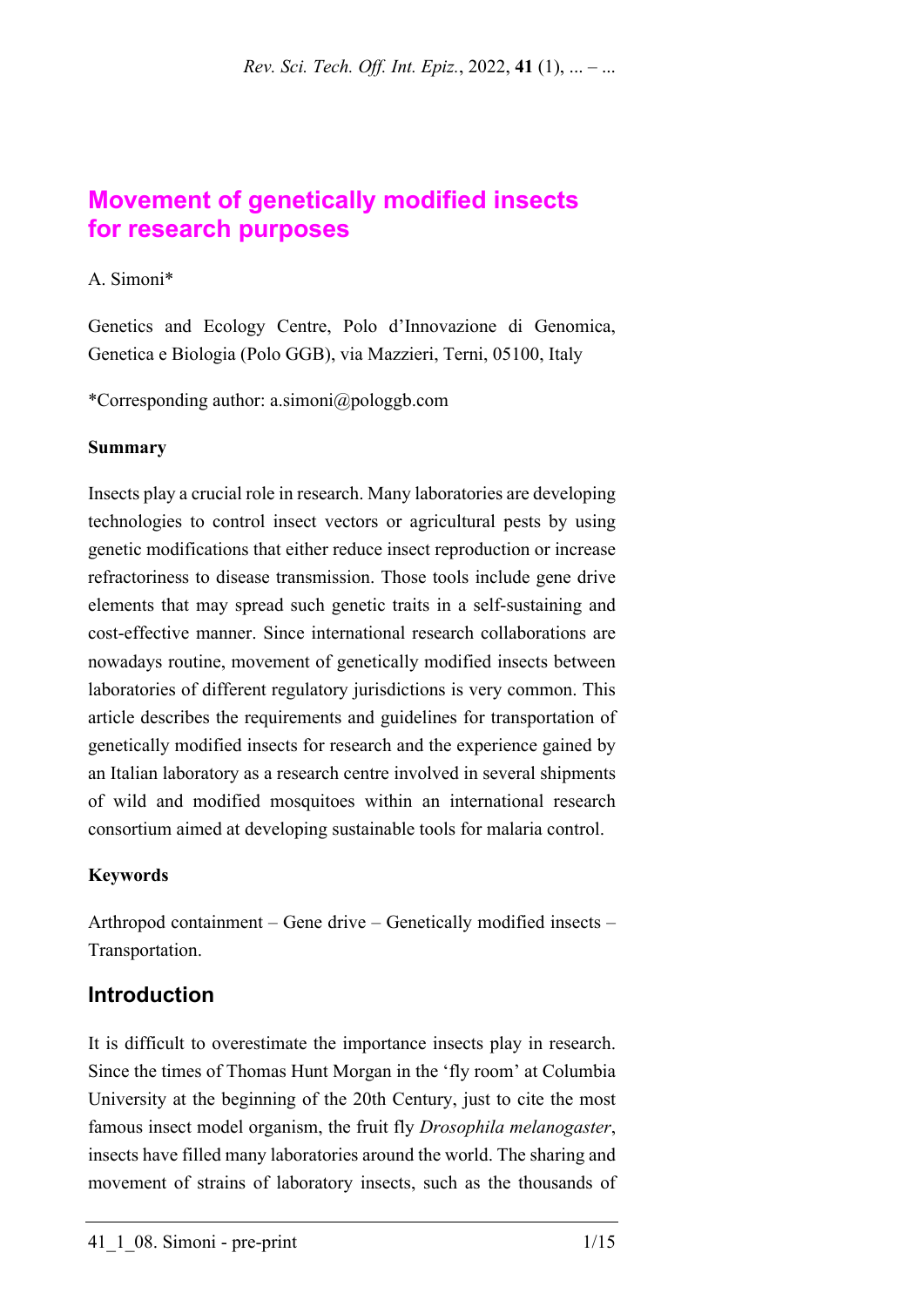*Drosophila* strains and mutants, is a very common practice between researchers, as reported by Cook and Parks (1), this issue. With the advent of transgenic technologies, the number of different mutants and genetically modified strains has dramatically increased, and thus the need for movement of strains between laboratories, in a spirit of shared knowledge, transparency and collaboration. In the last two decades, the number of insect species which have been genetically modified extends beyond the *Drosophila* world and there are now several classes of arthropods routinely modified. Several agricultural pests are reared and transformed in laboratories, including the Mediterranean fruit fly, the Diamondback moth, the Pink bollworm, and the Spotted wing Drosophila fly. Public health research aimed at developing tools to control insect vectors of human or animal diseases are focused on *Anopheles* and *Aedes* mosquitoes, the former being responsible for transmitting malaria and filariasis while the latter is a vector for dengue, Zika, yellow fever, and chikungunya viruses.

Gene editing and genetic manipulation of insects are efficient tools that have increased the understanding of the molecular and cellular basis of many biological, evolutionary or developmental processes. In the last decade innovative genetic technologies also have opened the possibility of providing solutions to certain medical or agricultural problems caused by pest insects. The novel properties of these insects require precautionary containment in laboratories while biosafety studies are conducted. In addition, rearing and maintenance of potential disease vectors must be preceded by an evaluation of the risks of their escape from containment, in order to inform any other precautions that must be taken in their handling, rearing and especially shipping between laboratories.

Genetically modified (GM) insects are defined as organisms in which genetic material has been purposely altered through genetic engineering in a way that does not occur naturally. This includes both stable germline transformation that targets the nuclei of developing germ cells for DNA introduction or gene editing applications, such as generation of mutations by the use of specific nucleases such as the CRISPR/Cas system (2). There are several methods for introducing foreign DNA into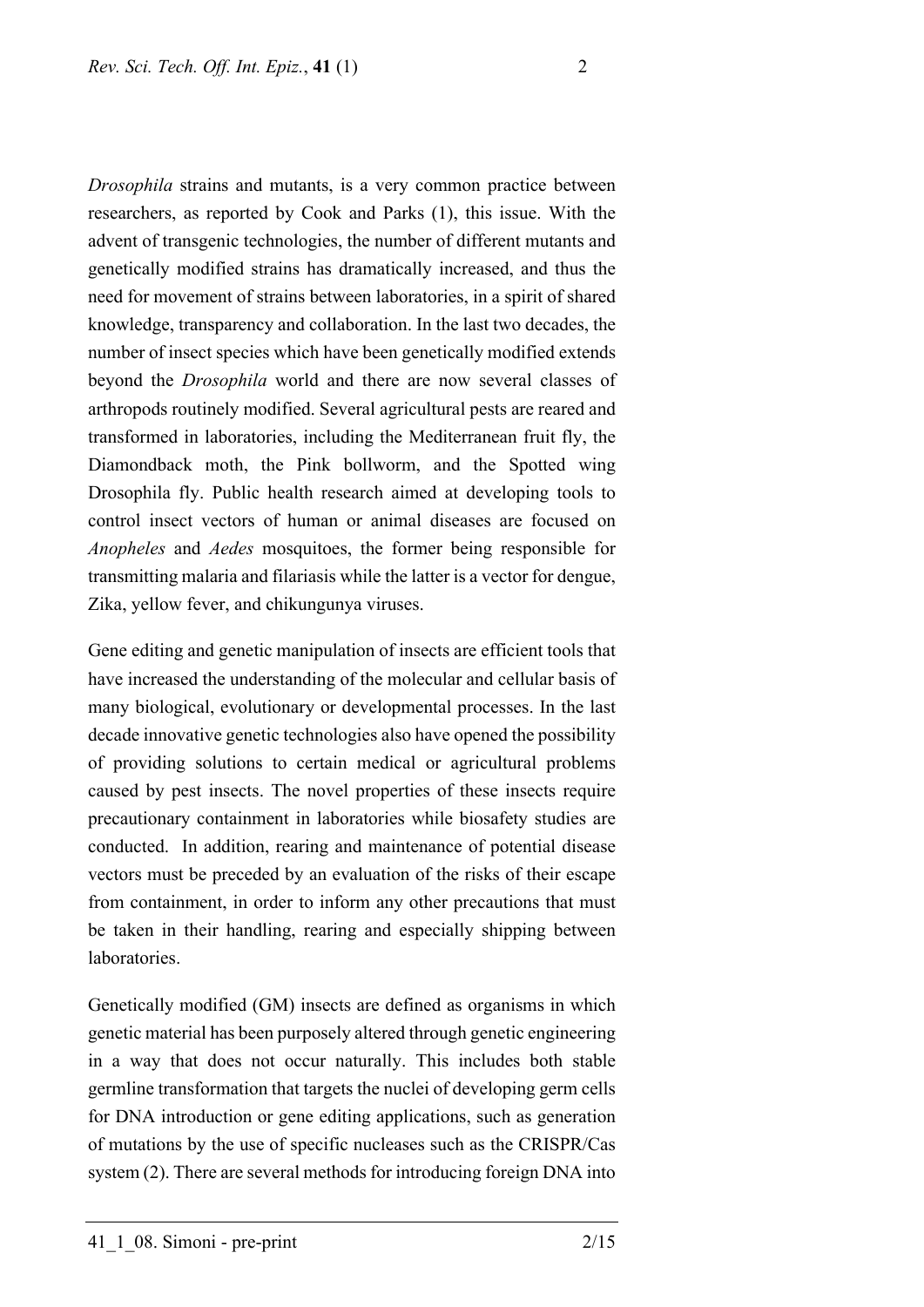the developing embryo (or into adult ovaries), with the most effective being microinjection into individual embryos. Once injected into the embryo, DNA must recombine in the target genome by the use of transposable elements, site-specific integration systems, virus-mediated recombination or by homologous recombination. Identification and selection of stable germline transformation usually relies on phenotypical markers, such as eye or body colour mutants or the use of fluorescent proteins.

One class of genetic modifications that needs a special mention is gene drives. Gene drives refer to a phenomenon whereby heritable elements (a gene) bias their own inheritance with respect to the rest of the genome, thereby increasing in frequency ('driving') in the population over generations (3). Gene drives are still at a research stage in laboratories and none have been released into the environment yet. Gene drives offer great potential as a tool to control insect vectors of diseases because their invasive nature allowsthem to spread and modify entire populations in a limited timeframe, making them attractive for cost-effective and self-sustaining public health applications (4). Because gene drives are designed to be highly effective at establishing in wild population, guidelines and recommendation are in place to ensure laboratories conducting research on gene drives meet containment standards to minimize risks of accidental release of gene drive carrying organisms (5, 6, 7).

### **Shipment of genetically modified mosquitoes**

#### **Import and export of live mosquitoes for research**

The Polo d'Innovazione Genomica Genetica e Biologia (Polo GGB) is an Italian research and development laboratory and a service facility for genomics, bioinformatics, genetics, and ecology studies. Polo GGB is also a member of Target Malaria, an international research consortium aimed at developing genetic technologies for the control of *Anopheles* mosquitoes with the aim to reduce the burden of malaria in Africa (targetmalaria.org). The technology is based on the use of genetically modified mosquitoes with the goal to reduce the populations of human malaria mosquitoes, and as a consequence reduce malaria transmission.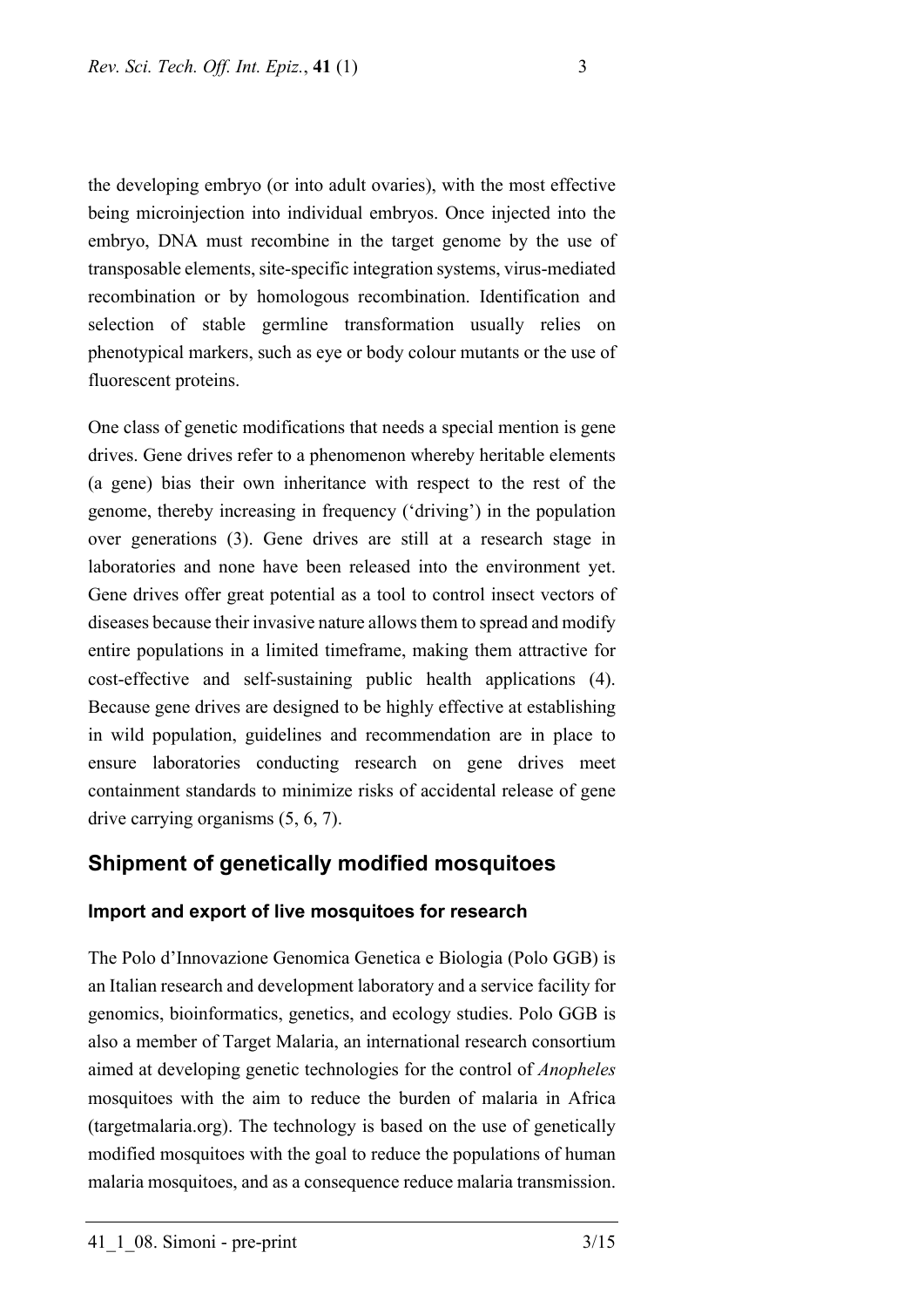As part of the development pathway of the technology, Polo GGB has been involved in several shipments of live mosquitoes between partner laboratories for research purposes. Typical shipments for this purpose usually involve 1000-5000 mosquito eggs with a total transit time of around 24-72 hours. This includes imports of GM mosquito strains from partner laboratories (for instance from Imperial College London) where the GM strains are generated by germline transformation. Also, there are imports of wild strains (from colonies established using field caught mosquitoes) from partners in African countries (for instance the Institut de Recherche en Sciences de la Santé, IRSS, in Burkina Faso). These are imported in order to test, in laboratory cages, the capabilities of the GM strains introgressed into the genetic background of wild mosquitoes from a potential future field site. This information is valuable in risk assessments and in planning for future field studies.

The pathway for technology development and testing undertaken by Polo GGB for Target Malaria, based on international recommendations for the use and testing of genetically modified insects for population control (8) follows a step-wise approach for efficacy and safety tests at first in contained laboratories in regions where the target organisms are not endemic. As a consequence, movement of both wild and GM strains between different partner laboratories is necessary to perform initial regulatory studies, before importing the GM strains into contained use facilities in destination countries for further regulatory studies.

The Polo GGB exports both wild-type and GM strains to collaborators and to partner laboratories in endemic countries, subject to specific permits being obtained from the relevant national authorities and intellectual property agreements set by the research partners. This may include export of insects from wild-type strains that were originally collected in the field or GM mosquitoes based on those same background genotypes after they are approved to be tested in confined settings or eventually released in the field in the endemic country.

#### **Documentation required for shipment**

Shipment of live GM insects is subjected to international standards as well as national regulations that are specific for each country. The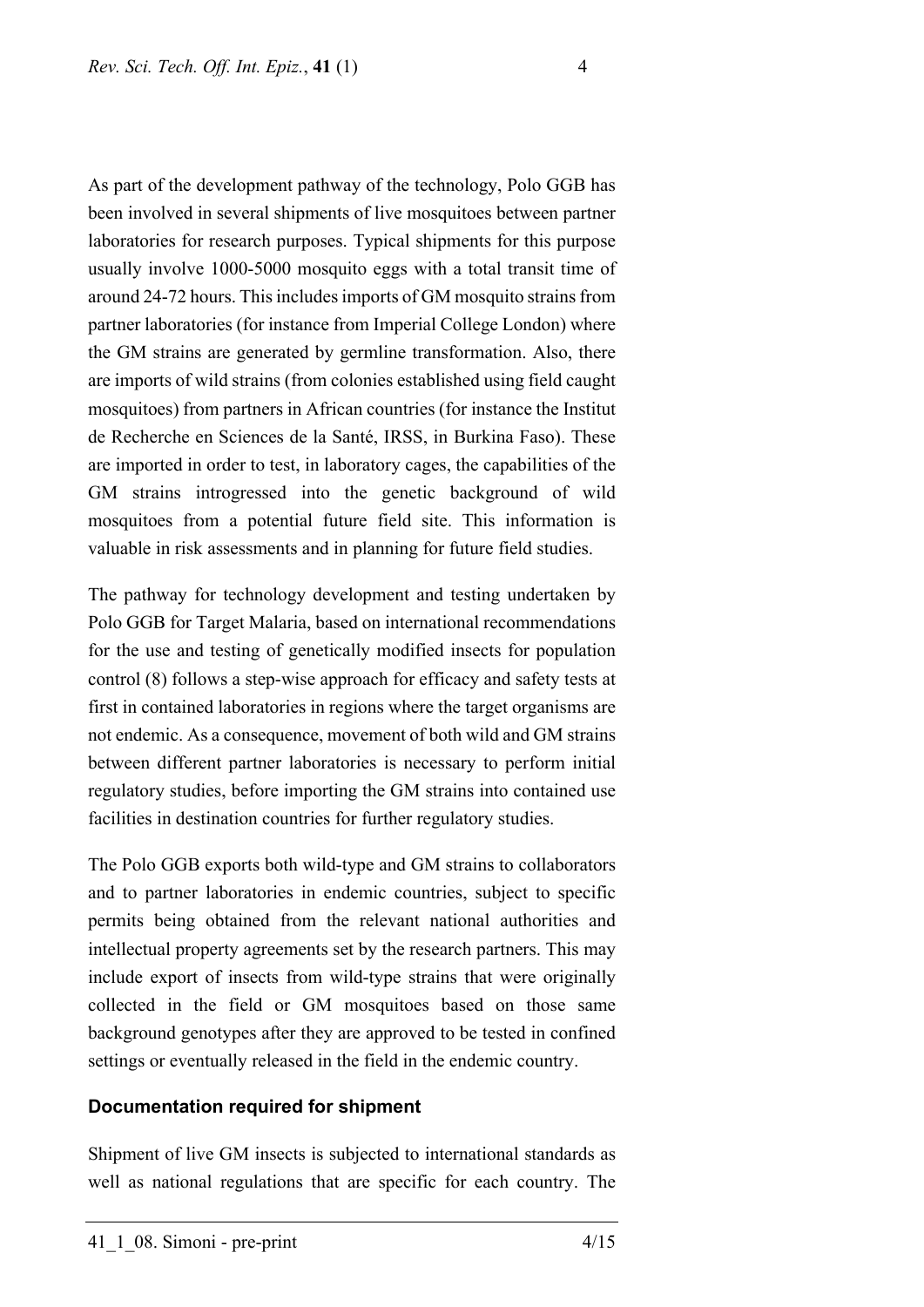documents required for shipping insects (e.g., mosquitoes) for research purposes distinguish whether the insects are considered an 'infectious substance' (or are infected and can transmit a pathogen). If the GM insect is also classed as an infectious substance, this has priority over it being genetically modified, and those more rigorous requirements should be followed. Insects carrying pathogenic agents are subjected to special rules and permits that will not be addressed in this article, as our experience is based on pathogen-free insects. Also, permits for deliberate release of GM insects into the environment are addressed by different regulations and are not discussed here.

Shipment of live insects requires liaising with competent authorities (see below) that are responsible to authorise the importation and transit of such material. No transport of the material can occur unless it is accompanied by a complete set of documents: the commercial document (Pro Forma Invoice), Import Permit, and Free Export **Declaration** 

A commercial document is required for all shipments and gives a complete and detailed description of the material shipped, including insect species of origin, category and quantity (in grams), the place of origin, reason for sending, HS code (or Harmonized System Tariff code) and the complete name and address of parties involved, including country of sender and receiver parties - also known as Consignor and the Consignee/User (9). Value of product should always be included in the commercial document. Customs rules in each country require valuation of the material and no country accepts a zero value. If the material has no commercial value, a symbolic amount is indicated (usually  $\epsilon$  1 or US\$ 1), with indication that the material is for research purposes only.

Requisite for shipping GM insects is a permit of import and Free Export Declaration. The Import Permit is requested by the receiver institute and obtained from the competent authority of the destination country, which also approves the import, transit, use and disposal of research samples under conditions that ensure the control of risks to public and animal health (9). The competent authority designated to regulate GM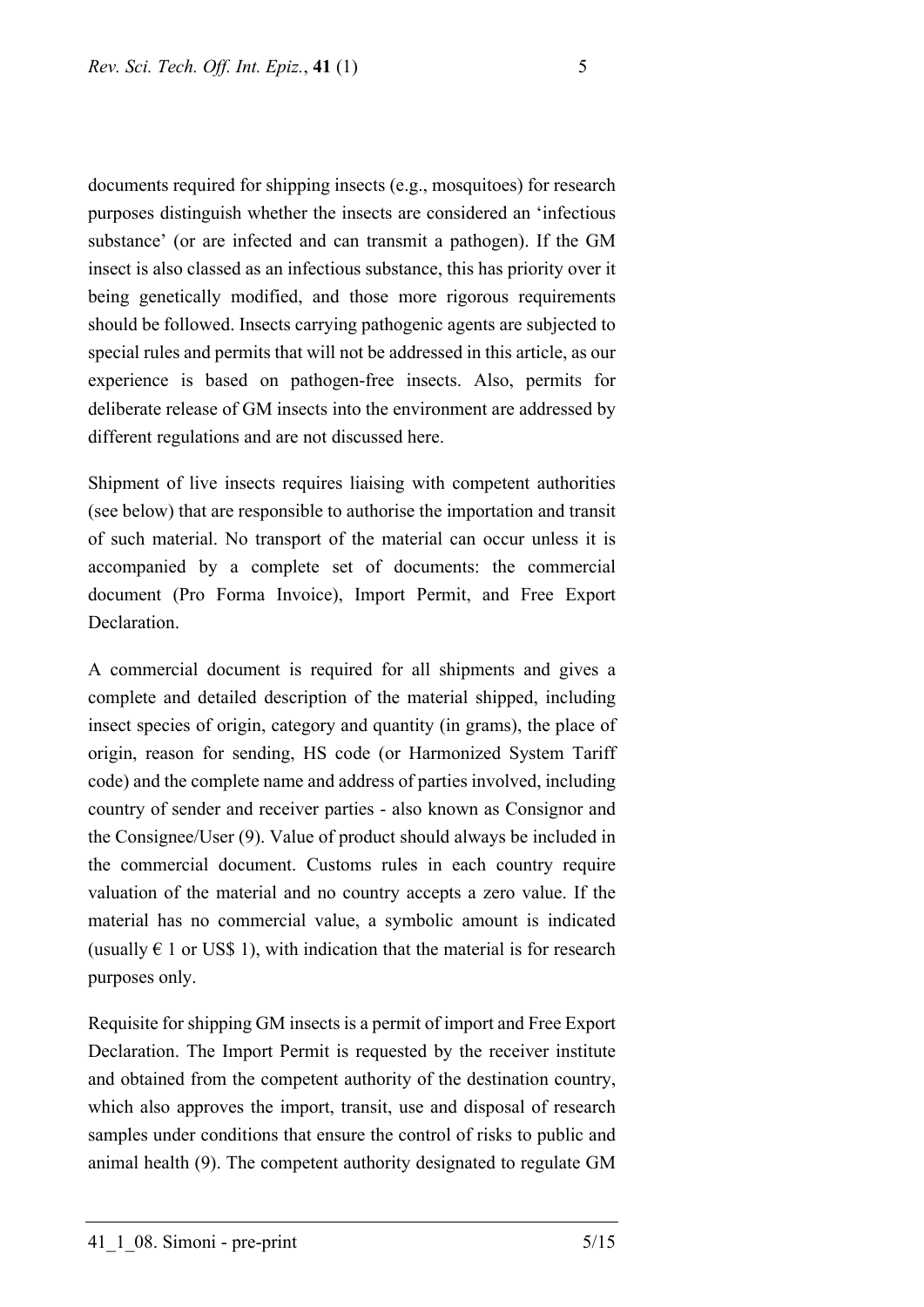organisms differs from country to country. In Italy Import Permits are issued by the Ministry of Health, in the US by the Animal and Plant Health Inspection Service (APHIS) from the United States Department of Agriculture, whereas in other countries it is often by the Ministry of Environment (or equivalent). Movement of insects within institutions in the same country or between European Member States does not require an Import Permit.

The Free Export Declaration ensures that the goods included in the shipment are not subjected to export restrictions in accordance with current national regulations and international agreements. The shipper certifies that no illicit or prohibited items are included in the package. In addition to Free Export Declaration, an Export Permit could be requested to ensure that material exported by an Institute complies with the provisions of international agreements. An Export Permit is issued by the competent authority of the country from where the material is shipped.

Since insects, especially mosquitoes, could serve as vectors for diseases and could be infected with human or animal pathogens, a Sanitary (Health) Certificate might be required at the discretion of the competent authority of the destination country to certify the non-contagious and non-infectious status of the shipped material. The Sanitary Certificate includes the information that the eggs (or other life-stage for shipping) are free of known human or animal pathogens. There is some debate around the use of Sanitary Certificates for this purpose (as discussed in Wohlfarter *et al.* [10] and Quinlan *et al.* [11], this issue); ultimately it is the responsibility of the sender institute to certify the non-infectious status. GM insects for research purposes that have been reared and bred in laboratories can be declared pathogen-free in the same way as wild type insects, and thus there are no further restrictions or documentation needed for the movement of GM insects compared to non-GM insects of the same species, unless imposed by the countries involved in the trade.

Depending on the nature of the insect movement and the relationship between sending and receiving institutes, a Material Transfer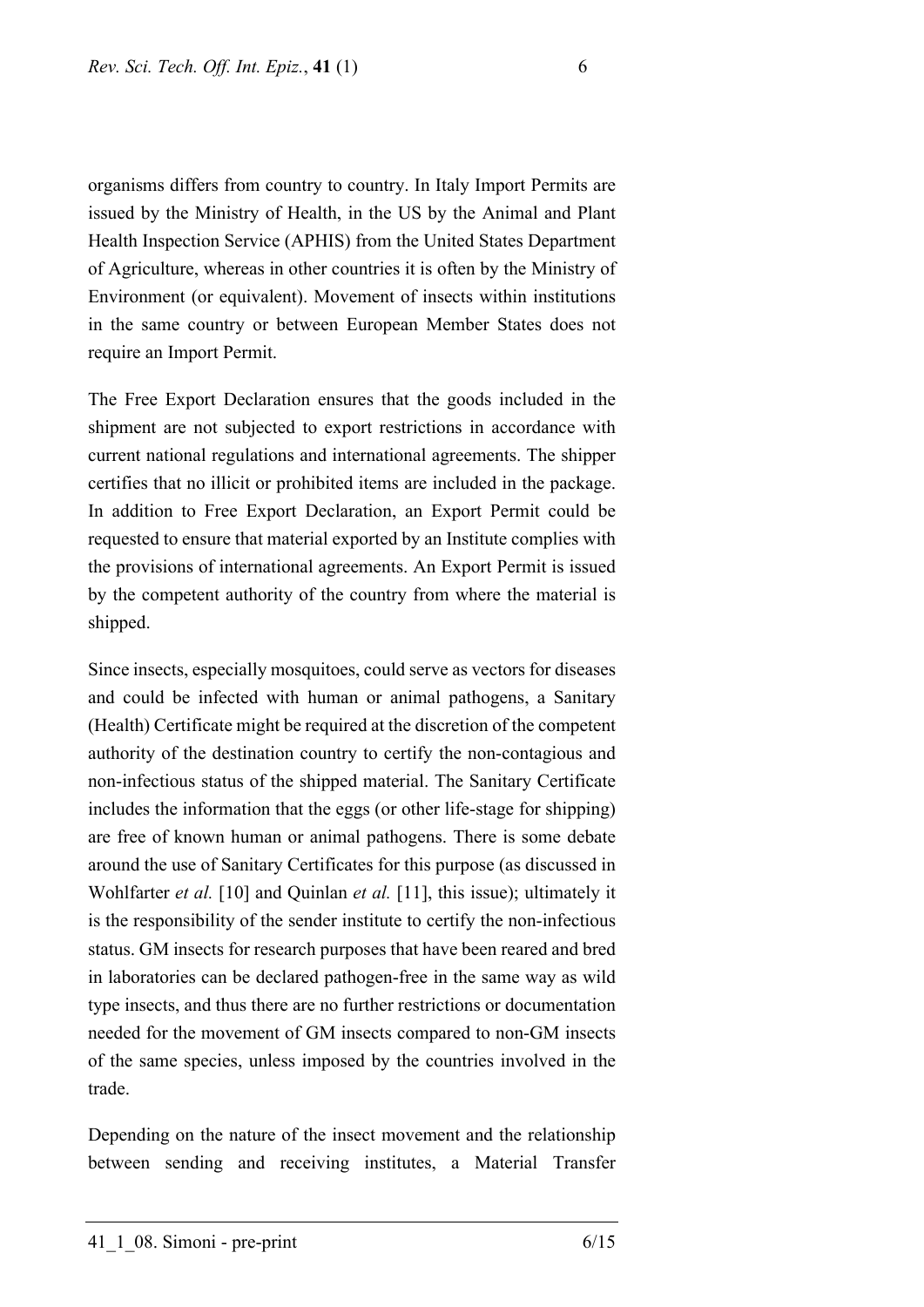Agreement (MTA) or documentation of responsibilities and liabilities might be needed. MTAs are contracts that govern the relationship between the laboratories – including the rights and obligations, of the recipient when it comes to the use and potential commercial exploitation of materials. Those agreements are of profound political importance in the context of forging greater collaborations in malaria control research (and other research), particularly when it comes to mediating economic and power imbalances between laboratories in the North and the South. For example, an MTA could indicate that the receiving institute does not have the right to transfer the material further, or to register intellectual property from the material, or other such restrictions (see Sreerama Kumar *et al.* [12], this issue)

It is recommended, especially when shipping transgenic insects, to accompany the material with a Certificate of Analysis to ensure the recipient laboratories are informed on the nature of the modifications. The certificate should include an exhaustive description of the genetic modifications and their origin, instructions on how to rear and maintain the strain, and include any protocols or other instructions to detect and verify the transgene (PCR assay, fluorescent markers, phenotype).

Other documents might be included on the list of shipment paperwork to give additional information on the ecological and health status of the material (Declaration of Sensitive Goods or Declaration of Non-Dangerous Goods) or to reduce the risk of material damage (X-Ray Check Exemption).

A shipment may be stopped by Customs officials due to incorrect or incomplete shipping paperwork, leading to delays in shipments that can compromise the survival of material and its usefulness in the destination country.

Shipping live mosquito eggs is always challenging and requires coordination between the sender, the logistics providers, the courier, and the recipient to ensure correct transport and timely arrival. Due to its complexity, it is suggested to rely on specialized logistics companies (e.g. World Courier, AmerisourceBergen) that can guide the parties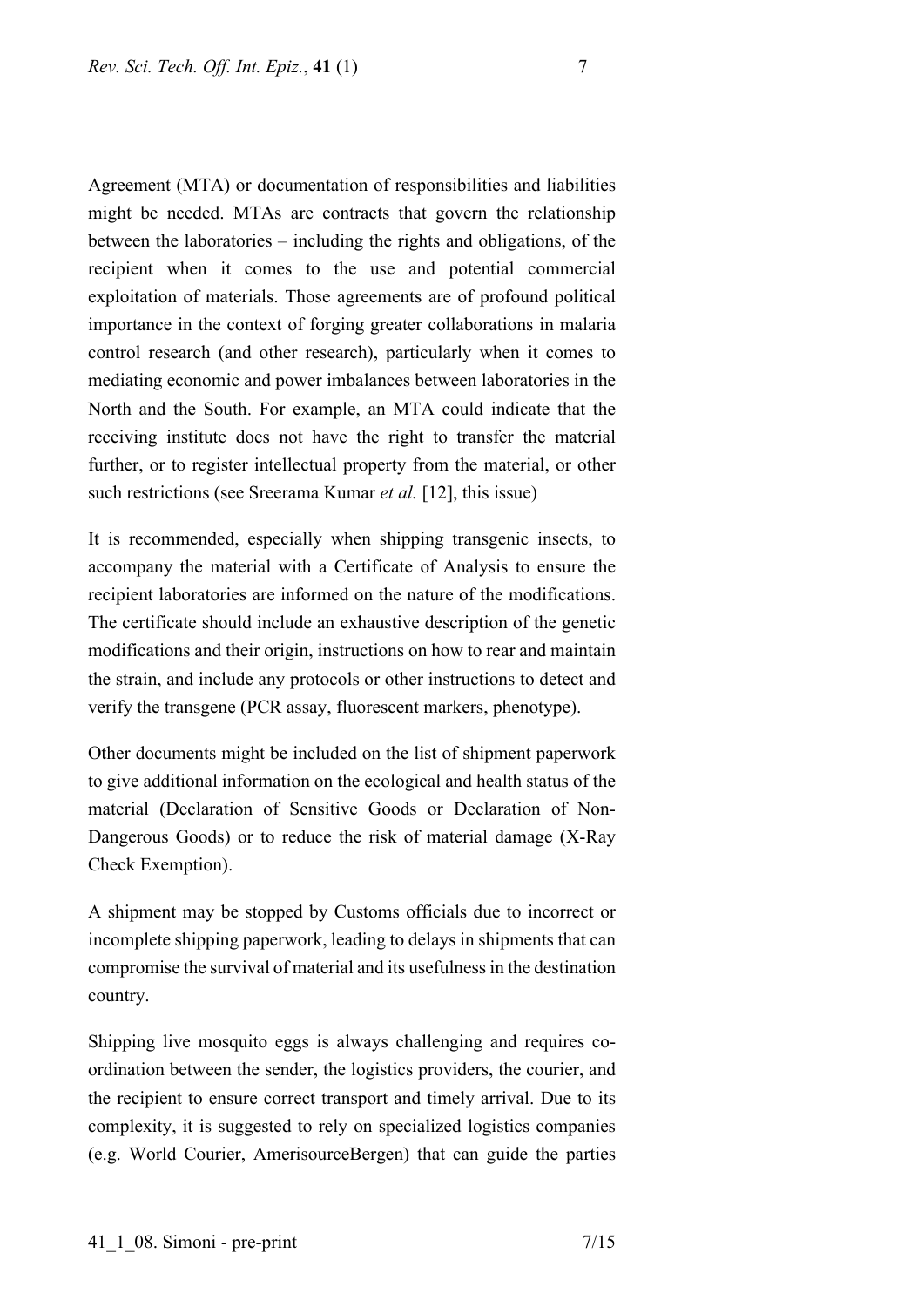involved through all the paperwork preparation, including Customs regulations, and that are sensitive to the importance of transit time.

#### **Packaging**

Transport of GM insects (or GMOs in general) is subjected to strict national and international regulations. These regulations describe the safety standards and packaging requirements, which ensure that the contents of the package must not escape or be dispersed into the environment during handling or transportation: International Air Transport Association (IATA) and International Civil Aviation Organization (ICAO) for transport by air; Agreement concerning the International Carriage of Dangerous Goods by Road (ADR) and by Rail (RID) for transport by road or rail in Europe and neighbouring countries; International Maritime Organization (IMO) for international shipping by sea. The package must also prevent exposure of the parcel content to handlers in the shipment chain or any member of the public who can come into contact with the package. This is not only for safety, but to ensure the integrity of the material.

GM organisms, as a group, are classified as dangerous goods when transported by air. Therefore, the applicable requirements are IATA Dangerous Goods Regulations, classified as UN 3245 (Miscellaneous dangerous substances and articles, including environmentally hazardous substances) and Packing Instruction P904 (ICAO/IATA PI959 – shipping containment as Class 9). GMOs also need to be packaged to maintain any biosecurity containment requirements during ordinary handling in transportation. This requires a triple packaging system (Fig.1): i) Primary receptacle, which is a leak proof sealing bag that contains the mosquito eggs; ii) secondary container, a leakproof large plastic tube that is used to enclose and protect the primary receptacle; and iii) rigid outer packaging, in which the secondary container is placed with suitable cushioning material. Outer packaging protects their contents from external effects, such as physical damage. Additional precautions can be requested, for example adding a Parafilm or appropriate tape around the lid of the container to prevent any leakage. The material to be transported must be labelled in such a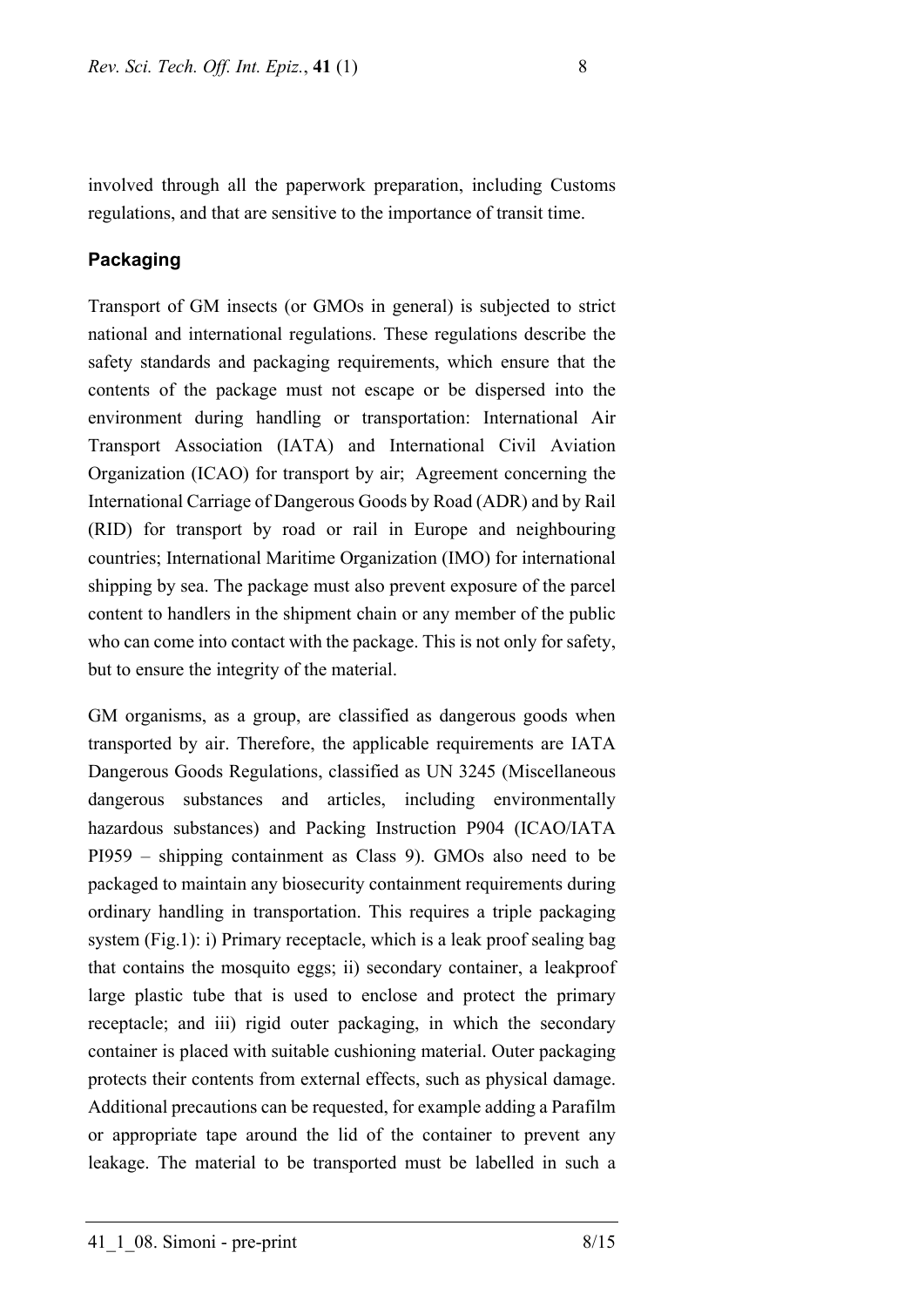manner as to notify any handler that the item to be transported contains GMOs. For this reason, the label UN3245 must be displayed on opposite sides of the outer packaging on a background of a contrasting colour and must be clearly visible and legible.

Each layer of packaging must be of such construction and sturdiness to independently prevent the release of the material under normal conditions during transport (temperature, humidity, pressure), and each layer must be independently closable or sealable.

It is recommended to ship mosquitoes as eggs or non-flying stages. This is because movement of reproductively viable stages of insects, especially to countries where pathogens of diseases are present and known to be vectored by such insects, might pose health risks. Handling and shipment of non-motile life stages reduces the risk of escapees and also increases survival during transportation, since eggs are usually more resistant than adults. However, the non-motile eggs need to be protected from extreme heat, cold, and desiccation during transport, therefore insulated or adequate containers are necessary to maintain insect viability. If transportation is anticipated to be lengthy, the package may additionally include a cold pack to help regulate temperature. Most insects do not require large containers, feeding or added water during transportation (see the case described by Denton *et al.* [13], this issue, as an exception). However, depending on the species of mosquito (e.g. Anopheline), eggs might need to be kept wet for survival. Wrapping eggs in damp filter paper inside a sealed bag is usually sufficient and no free water should be used to minimize the risk of leaking.

#### **Movement of insect carrying gene drives**

There are no regulations specific to transport and movement of insects (or organisms, in general) carrying gene drive elements, and the documentation for gene drive organisms is not different from those for non-driving GM strains (14). However, recommendations and guidelines for movement of gene drive organisms are in place to ensure additional precautions are observed (5, 6, 7). Those include the recommendations to avoid shipping reproductively viable life stages,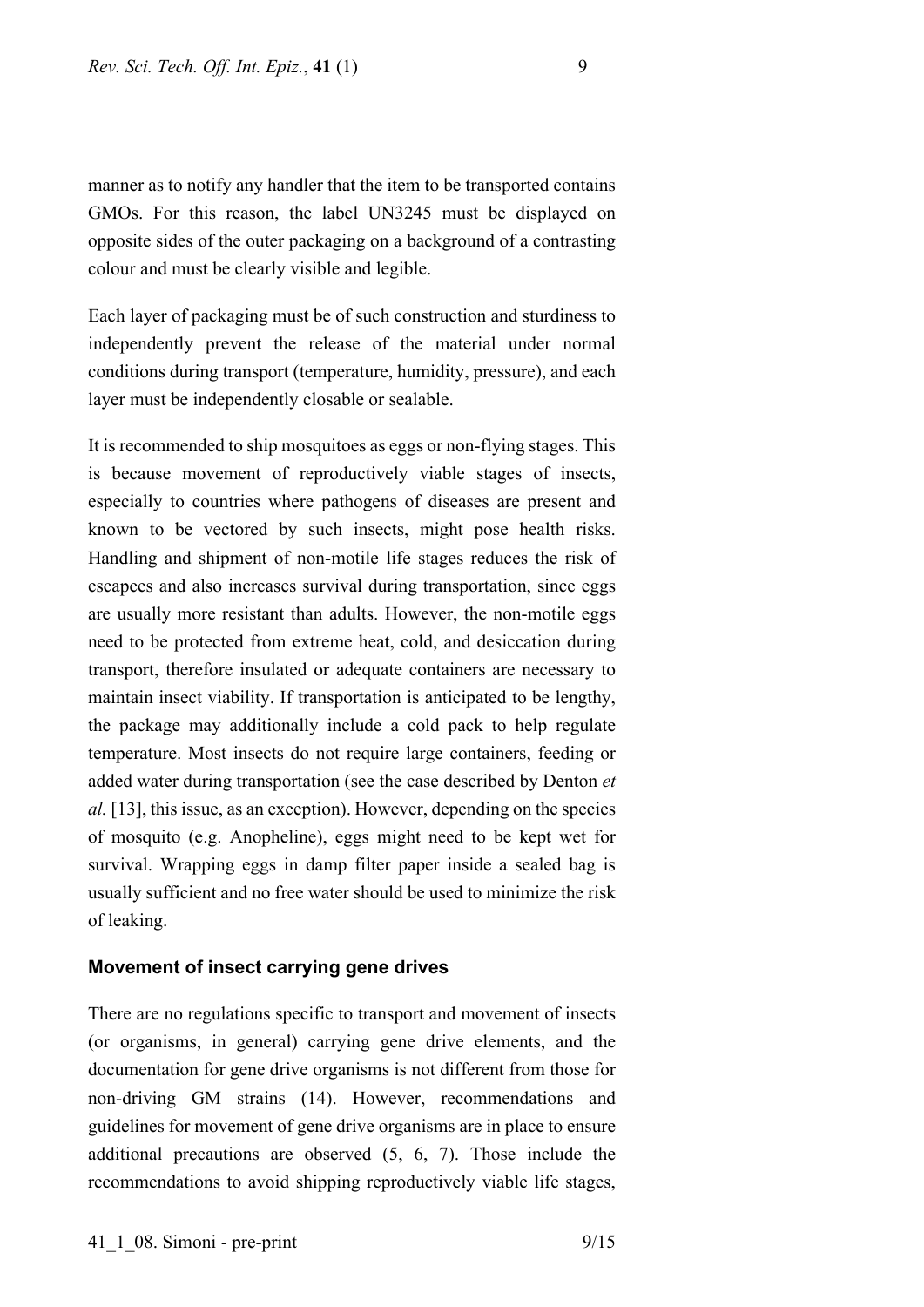the use of rigorous packaging approved for shipment of hazardous organisms to maintain the containment level and with documentation of responsibility and liabilities between partners, as would be the case for other GM organisms. Contained use approvals would specify that the receiving laboratories recognise the invasive nature of the transferred insects and ensure the destination laboratory is suited to receive and maintain GM organisms carrying gene drives. A certificate of analysis for the strain should be included with the shipment of gene drive strains, and biosafety officers at the receiving institute should verify containment conditions and authentication processes are adequate and ready to receive shipments (5, 6).

### **Conclusions**

Exchange of live insects between institutions for research purposes is a very common practice, involving both wild-type and transgenic strains.

Strict regulations and packaging requirements are in place to ensure that live GM organisms are not accidentally dispersed into the environment and to protect handlers that could come in contact with the package. Despite these requirements, risk management for shipment of GM mosquitoes differs little from those associated with the same species unmodified. Transport of insects that can transmit human or animal diseases, such as mosquitoes, requires rigorous packaging, careful handling and appropriate documentation, especially to those countries where pathogens are present that could be vectored by the transported insects. The same is true for species that could establish in new environments, without authorisation for release.

When shipping mosquitoes carrying gene drive elements it has also been recommended to validate the strain using molecular procedures both before and after transport to ensure there are no unintended genotypes linked to the drive trait.

Regulations for import and transit of GM insects for research differ from country to country, and recommendations currently exist to guide the researcher to ensure proper transportation between laboratories. A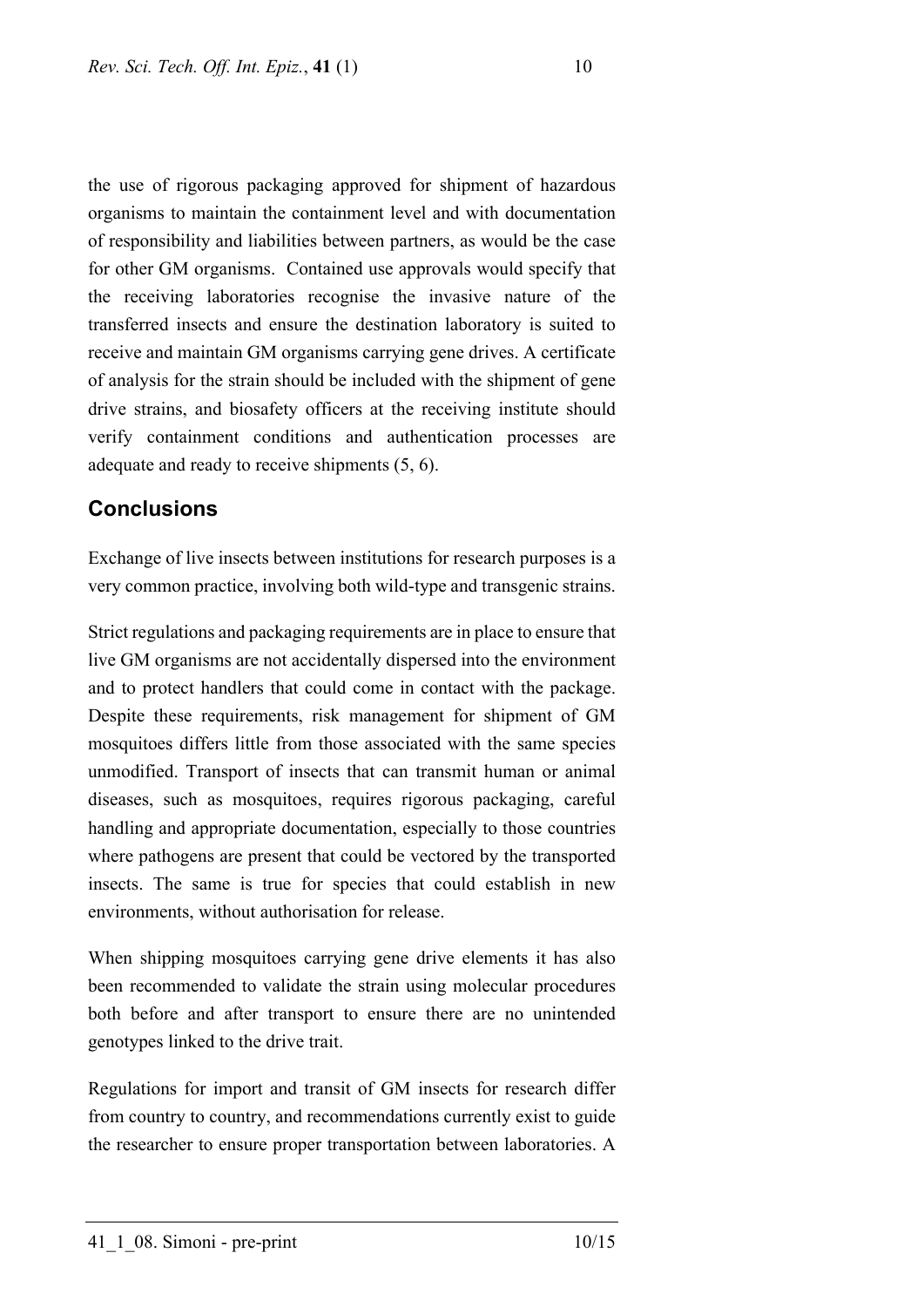key factor is that these shipments are destined for laboratory studies, not field releases, which have different requirements and ramifications.

## **Glossary**

**Genetic modification**: The process of altering the genetic composition of an organisms by use of genetic engineering in a way that does not occur naturally.

**Gene drive**: i) It is a process by which a genetic element (natural or synthetic) biases its own inheritance in respect to the rest of the genome, even in the presence of some fitness cost. ii) A gene drive is also the genetic elements that can cause the process of biased inheritance in its favour. iii) Gene drive refers also to the tool or technology to achieve a goal, for instance when referring to the use of gene drive mosquitoes to control a population.

**Introgression** (or introgressive hybridization): it is the process of transferring a genetic trait (for instance alleles, a gene or a transgene) from one species to the genetic pool of another by a series of consecutive backcrossing of the interspecific hybrid to one of the parental species. It is often used to change the genetic background of a transgenic strain from one species to another.

**PCR**: Polymerase Chain Reaction (PCR) is a method to amplify a specific fragment of DNA in order to obtain sufficient quantity to be easily detected and visualized. It is used in a wide range of applications (medical, diagnostic, forensic, DNA sequencing, etc) including the identification of a specific genetic modification in a genome.

# **Acknowledgements**

A special thanks goes to Tania Persampieri for her invaluable help and comments on the manuscript and for drafting the figure. I wish to thank John Mumford, Megan Quinlan, John Connolly, Silke Fuchs and the anonymous reviewer(s) for the useful comments on the manuscript. Target Malaria is supported by a grant from the Bill & Melinda Gates Foundation and Open Philanthropy.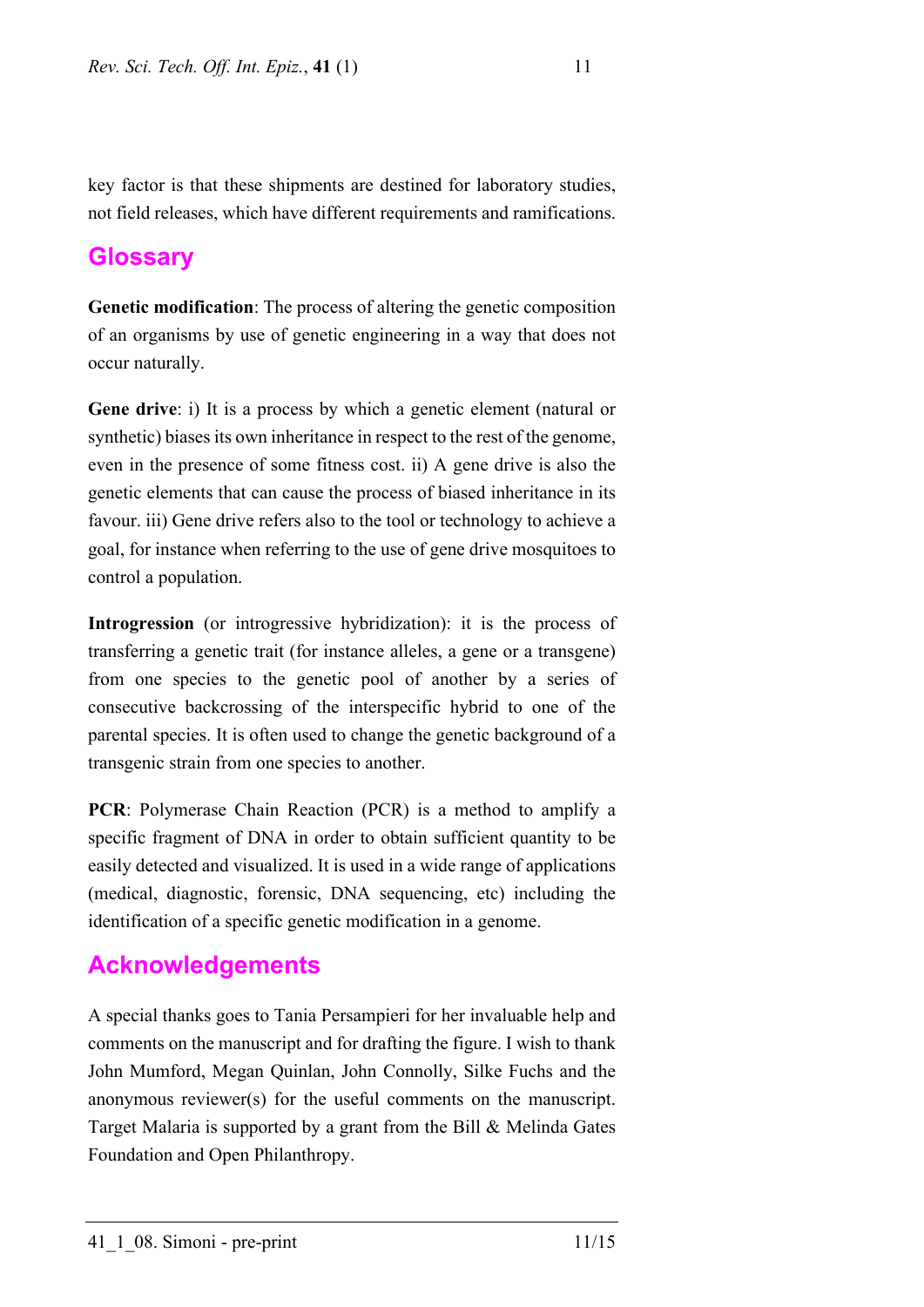## **References**

1. Cook K.R. & Parks A.L. (2022). − The international exchange of Drosophila melanogaster strains. *In* Safety, regulatory, and environmental issues related to international trade of insects (J. Mumford & M.M. Quinlan, eds). *Rev Sci Tech. Off. Int. Epiz.*, **41** (1), XXX–YYY. doi:…

2. Jinek M., Chylinski K., Fonfara I., Hauer M., Doudna J.A. & Charpentier E. (2012). − A programmable dual-RNA-guided DNA endonuclease in adaptive bacterial immunity. *Science*, **17**, 337(6096), 816−21. doi: 10.1126/science.1225829.

3. Alphey, L.S., Crisanti A., Randazzo F. & Akbari O.S. (2020). – Opinion: Standardizing the Definition of Gene Drive. *Proc. Natl. Acad. Sci. U.S.A.*, **117** (49), 30864–67. doi:10.1073/pnas.2020417117.

4. Burt A. & Crisanti A. (2018). – Gene Drive: Evolved and Synthetic. *ACS Chem. Biol.,* **13** (2), 343–46. doi: 10.1021/acschembio.7b01031.

5. Benedict M.Q., Burt A., Capurro M.L., De Barro P., Handler A.M., Hayes K.R., Marshall J.M., Tabachnick W.J. & Adelman Z.N. (2017). – Recommendations for Laboratory Containment and Management of Gene Drive Systems in Arthropods. *Vector Borne Zoonotic Dis.*, **18** (1): 2–13. doi:10.1089/vbz.2017.2121.

6. American Committee of Medical Entomology American Society of Tropical Medicine and Hygiene (ACME ASTMH) (2022). – Containment Practices for Arthropods Modified with Engineered Transgenes Capable of Gene Drive Addendum 1 to the Arthropod Containment Guidelines, Version 3.2. 2021. *Vector Borne Zoonotic Dis*., Jan 2022 3-17. doi: 10.1089/vbz.2021.0035.

7. Akbari O.S., Bellen H.J. [...] & Wildonger J. (2015). – Safeguarding Gene Drive Experiments in the Laboratory. *Science*, **349** (6251), 927–29. doi: 10.1126/science.aac7932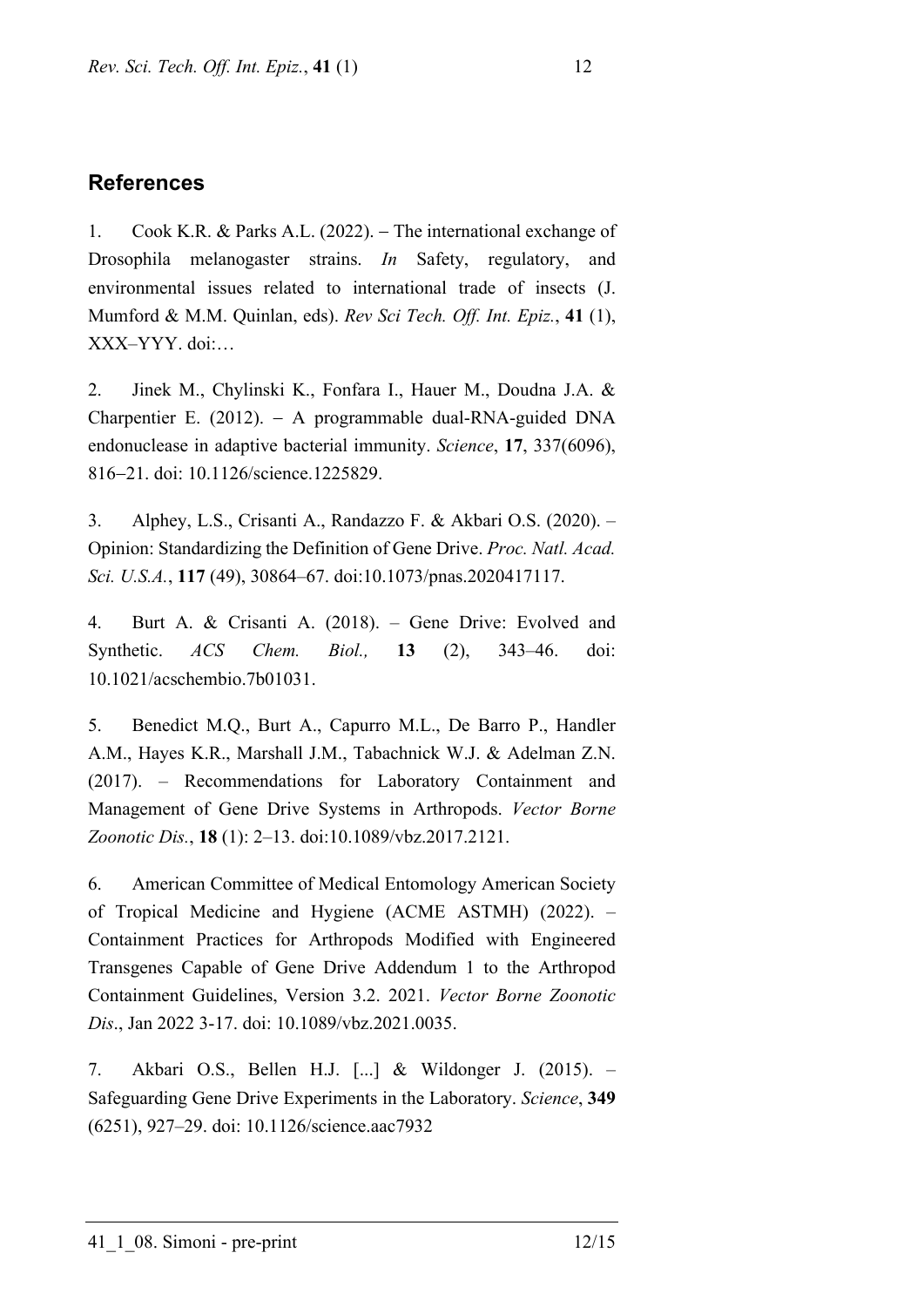8. World Health Organization (WHO) (2021). – Guidance Framework for Testing of Genetically Modified Mosquitoes, 2nd ed. WHO, Geneva Switzerland, 196 pp. Available at: https://www.who.int/publications-detail-redirect/9789240025233 (accessed on 13 January 2022).

9. European Union (EU) (2011). – Commission Regulation (EU) No 142/2011 of 25 February 2011 Implementing Regulation (EC) No 1069/2009 of the European Parliament and of the Council Laying down Health Rules as Regards Animal By-Products and Derived Products Not Intended for Human Consumption and Implementing Council Directive 97/78/EC as Regards Certain Samples and Items Exempt from Veterinary Checks at the Border under That Directive Text with EEA Relevance. 2011. *OJEU*, **54**. Available at: http://data.europa.eu/eli/reg/2011/142/oj/eng (accessed on 13 January 2022).

10. Wohlfarter M., Oliva C.F. & Nelson, C. (2022). – Streamlining cross-border shipping of live invertebrates. *In* Safety, regulatory, and environmental issues related to international trade of insects (J. Mumford & M.M. Quinlan, eds). *Rev Sci Tech. Off. Int. Epiz.*, **41** (1), XXX–YYY. doi:…

11. Quinlan M.M., Mumford J.D., Messori S., Enkerlin W.R., Shimura J., Bishop S., Smith L., Dass B., Oliva C.F., Nelson C., Chand R. & Torres G. (2022). – Issues and gaps in international guidance and national regulatory systems affecting international live insect trade. *In*  Safety, regulatory, and environmental issues related to international trade of insects (J. Mumford & M.M. Quinlan, eds). *Rev Sci Tech. Off. Int. Epiz.*, **41** (1), XXX–YYY. doi:…

12. Sreerama Kumar P., Sreedevi K., Amala U., Gupta A. & Verghese A. (2022). − Shipment of insects and related arthropods into and out of India for research or commercial purposes. *In* Safety, regulatory, and environmental issues related to international trade of insects (J. Mumford & M.M. Quinlan, eds). *Rev Sci Tech. Off. Int. Epiz.*, **41** (1), XXX–YYY. doi:…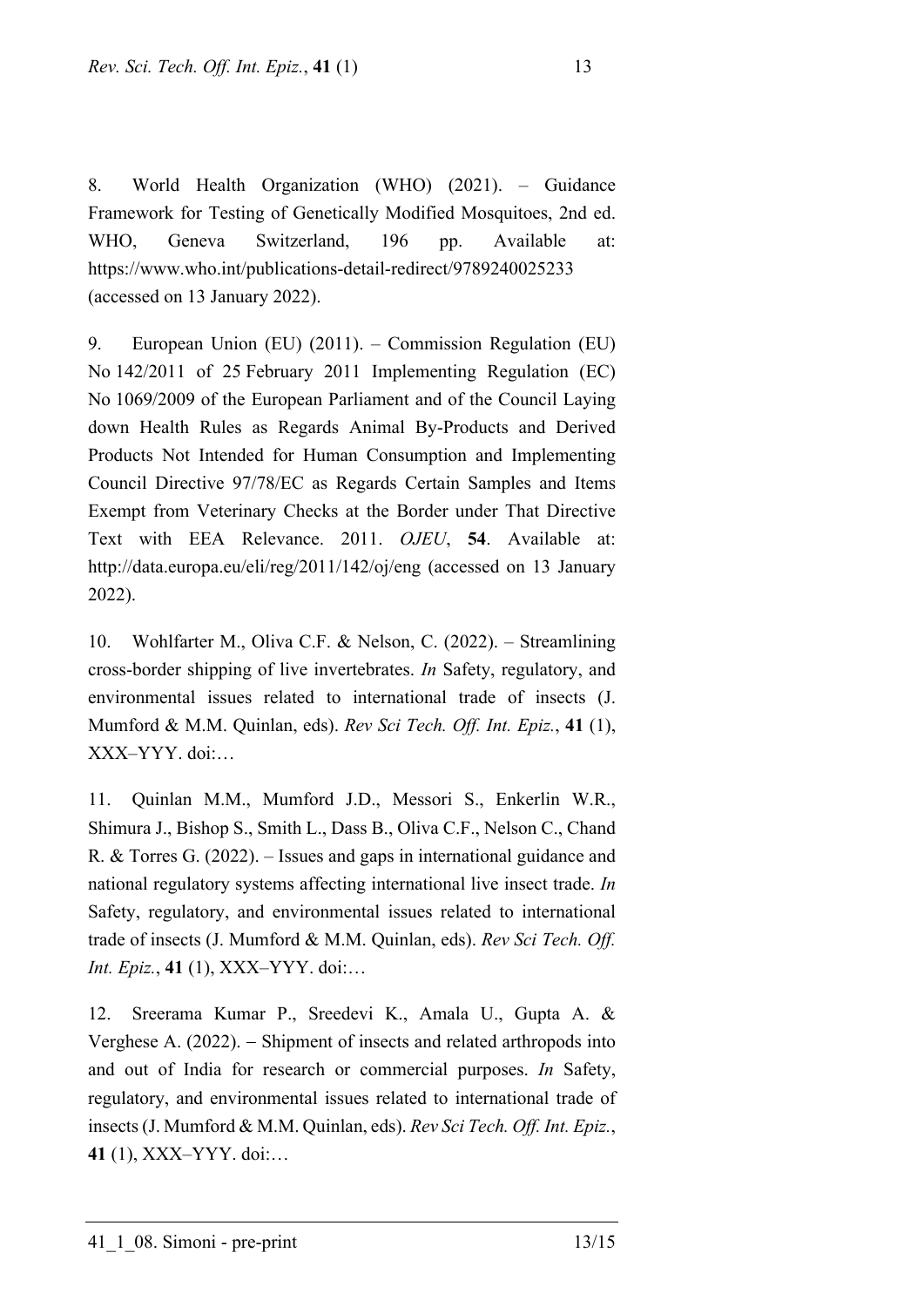13. Denton J.A., Joubert D.A., Goundar A.A. & Gilles J.R.L. (2022). − International shipment of Wolbachia-Infected Mosquito eggs - Towards Scale up of World Mosquito Program Operations. *In* Safety, regulatory, and environmental issues related to international trade of insects (J. Mumford & M.M. Quinlan, eds). *Rev Sci Tech. Off. Int. Epiz.*, **41** (1), XXX–YYY. doi:…

14. EFSA GMO Panel (European Safety Food Authority Panel on Genetically Modified Organisms), Naegeli H. […] & Firbank L.G. (2020). − Adequacy and sufficiency evaluation of existing EFSA guidelines for the molecular characterisation, environmental risk assessment and post-market environmental monitoring of genetically modified insects containing engineered gene drives. *EFSA Journal*, **18** (11), 6297, 90 pp. doi: 10.2903/j.efsa.2020.6297.